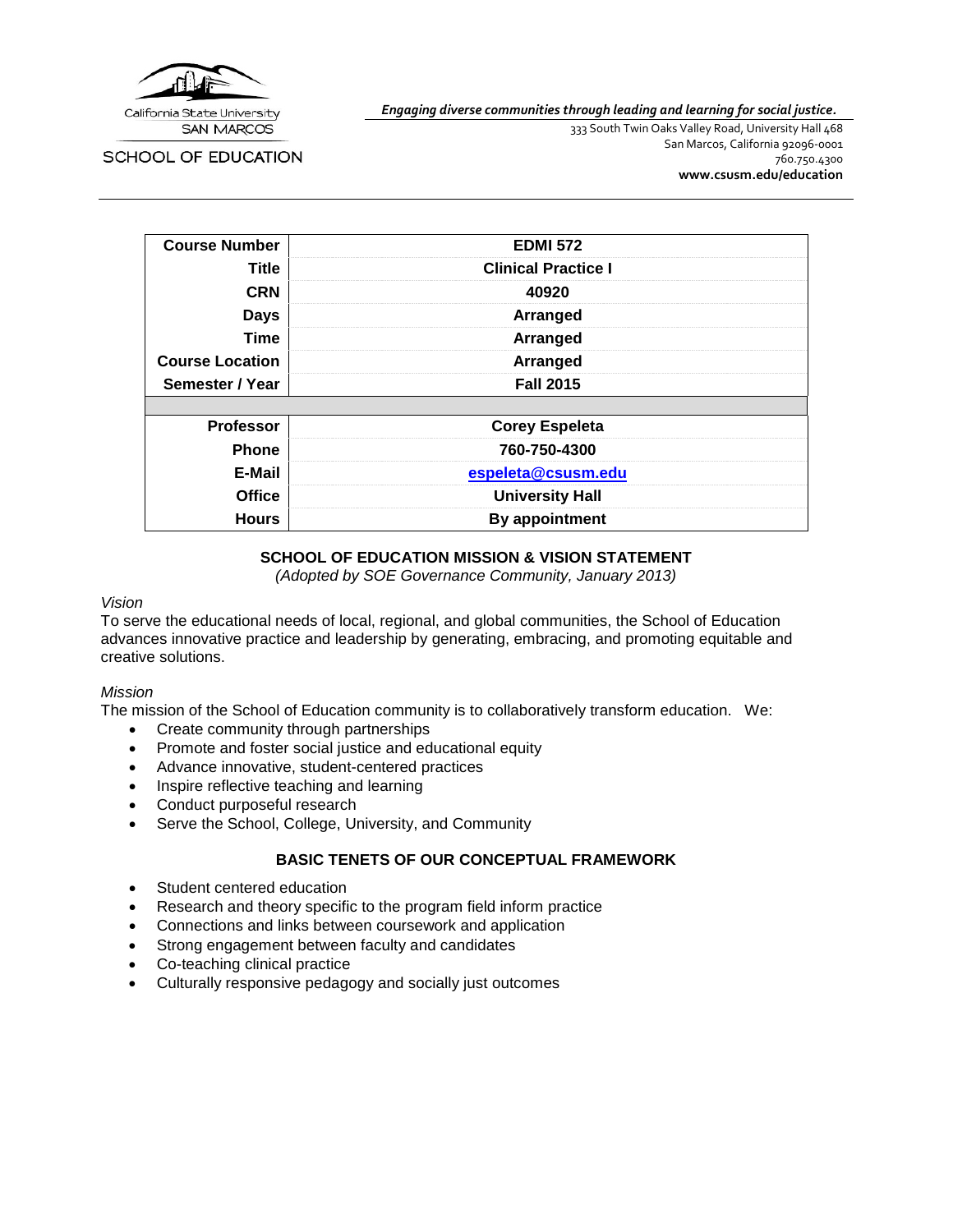# **TABLE OF CONTENTS**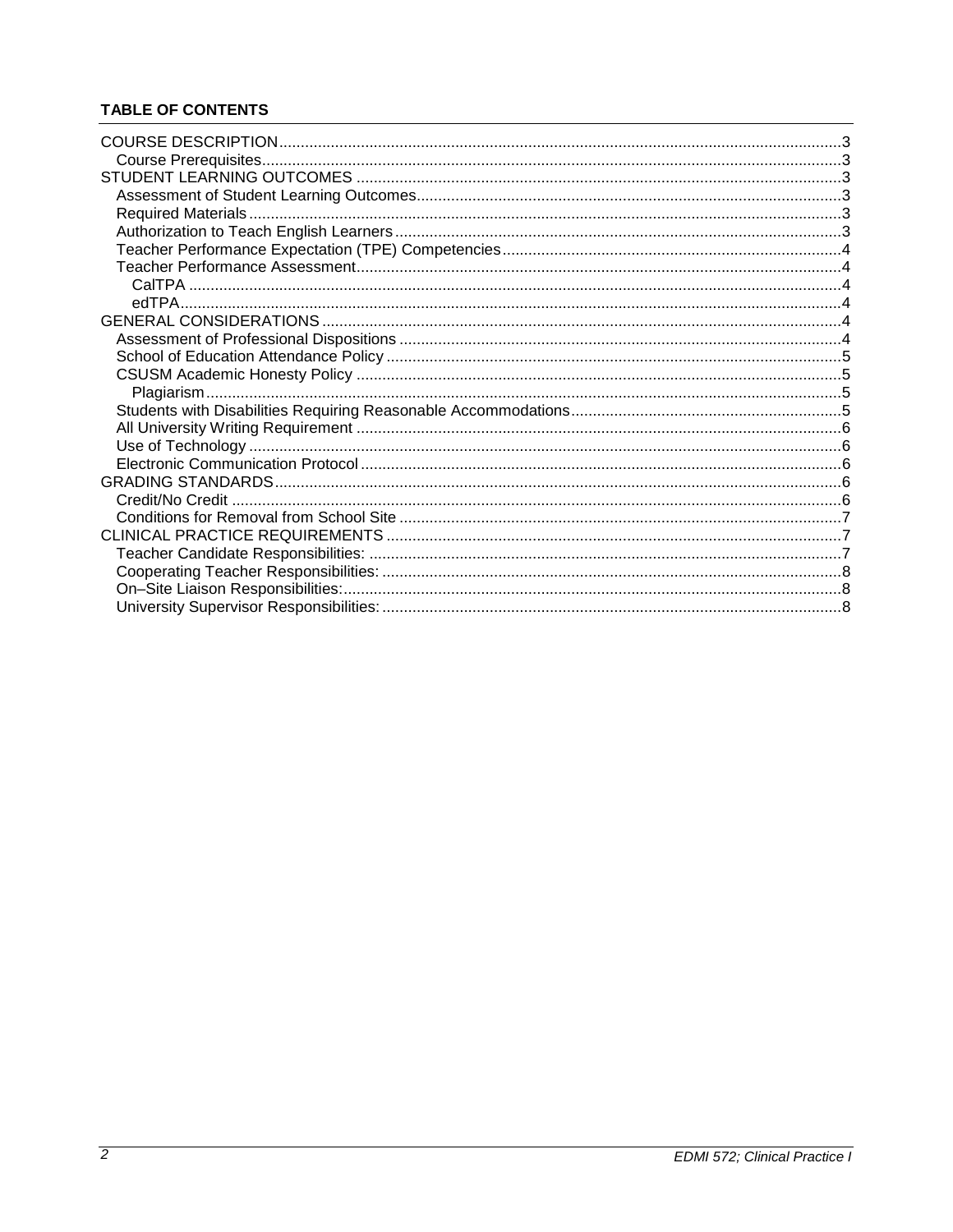## **COURSE DESCRIPTION**

<span id="page-2-0"></span>Observation and teaching in selected schools under supervision of classroom teacher and university supervisor. *Graded Credit/No Credit. May not be taken for credit by students who have received credit for EDMS 561. Enrollment Restriction: Admission to the Middle Level Education Program.*

### <span id="page-2-1"></span>**Course Prerequisites**

Admission to the SOE Middle Level Education Program; Successful completion of EDMI 571 or 573; Successful passage of the Multiple Subject CSET exam

## **STUDENT LEARNING OUTCOMES**

<span id="page-2-2"></span>Candidates will:

- Assess and instruct young adolescent students of various cultural and linguistic backgrounds in middle school classrooms
- Demonstrate mastery of the Teacher Performance Expectations as assessed using the *TPE Assessment* form
- Demonstrate mastery of the Professional Dispositions as assessed using the *Middle Level Professional Dispositions Rubric*
- Use technology effectively to collect and analyze data about student learning and then use those data to adjust instruction accordingly

### <span id="page-2-3"></span>**Assessment of Student Learning Outcomes**

- Two formal observations each by the university supervisor and on-site liaison. Observations are grounded by the professional dispositions and teacher performance expectations (TPEs).
- Four formal observations by the cooperating teacher. Observations are grounded by the professional dispositions and teacher performance expectations (TPEs).
- Completion of the professional dispositions rubric, the TPE Assessment form, and the Clinical Practice summary form all of which summarize performance and professional growth.
- The evaluations are developed with input from the candidate's university supervisor and cooperating teacher. The final summary is signed by the candidate, the university supervisor, and the cooperating teacher.

## <span id="page-2-4"></span>**Required Materials**

Because this is a supervised clinical practice experience, the materials for this class include the *Assessment of Teacher Performance Expectations Assessment* form, the *Middle Level Professional Dispositions Rubric*, and the *Clinical Practice Summary* that are found on the School of Education website for clinical practice. Additional materials on the website include the *Middle Level Clinical Practice Handbook* along with other forms used in clinical practice. [\(http://www.csusm.edu/education/ClinicalPractice/HandbookML.html\)](http://www.csusm.edu/education/ClinicalPractice/HandbookML.html)

## <span id="page-2-5"></span>**Authorization to Teach English Learners**

This credential program has been specifically designed to prepare teachers for the diversity of languages often encountered in California public school classrooms. The authorization to teach English learners is met through the infusion of content and experiences within the credential program, as well as additional coursework. Candidates successfully completing this program receive a credential with authorization to teach English learners. *(Approved by CCTC in SB 2042 Program Standards, August 02)*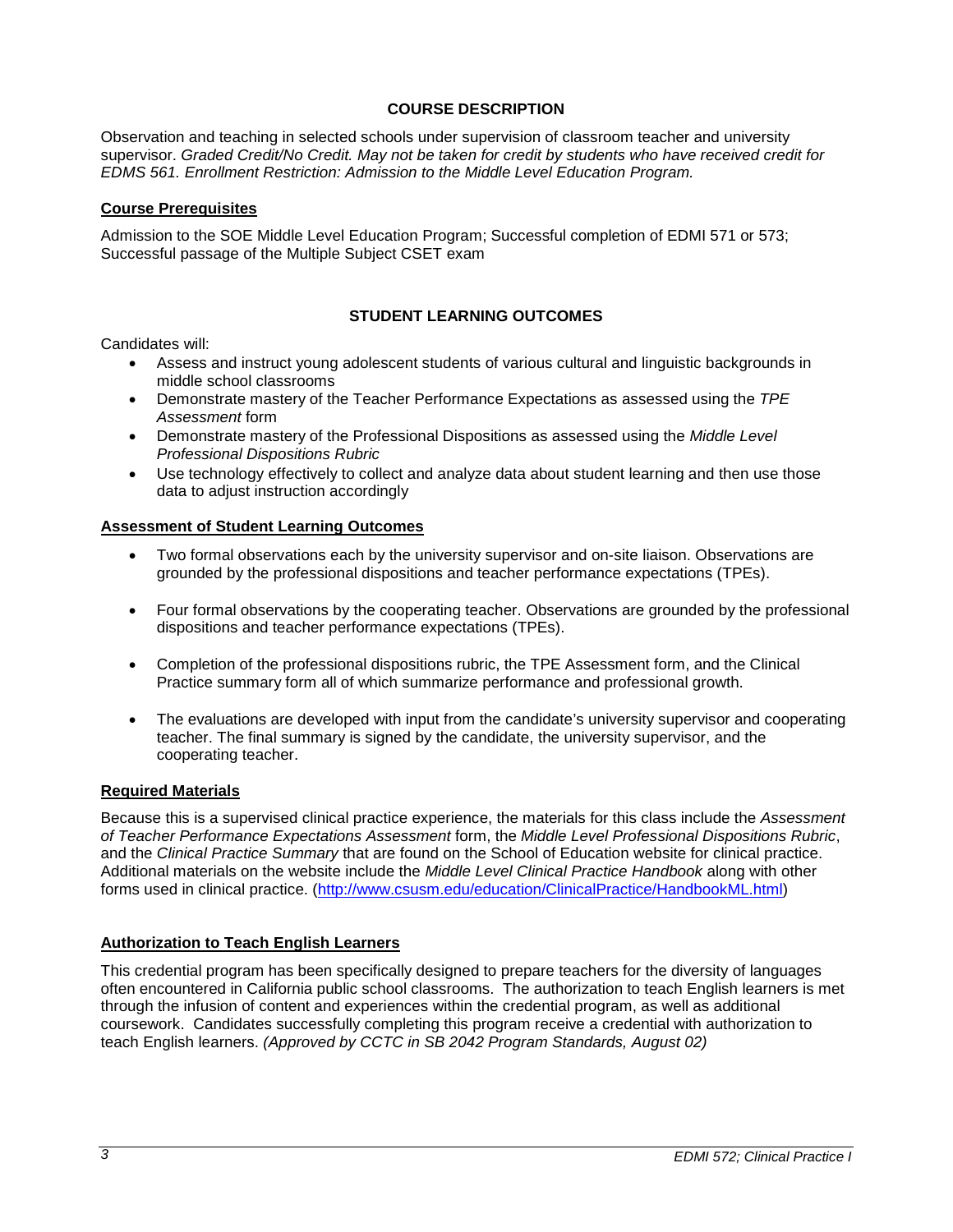## <span id="page-3-0"></span>**Teacher Performance Expectation (TPE) Competencies**

The course objectives, assignments, and assessments have been aligned with the CTC standards for the Special Education Credential. This course is designed to help teachers seeking a California teaching credential to develop the skills, knowledge, and attitudes necessary to assist schools and district in implementing effective programs for all students. The successful candidate will be able to merge theory and practice in order to realize a comprehensive and extensive educational program for all students. You will be required to formally address the following TPEs in this course:

TPE 1A—Subject Specific Pedagogical Skills for Multiple Subject Teaching Assignments (Reading-Language Arts)

### <span id="page-3-1"></span>**Teacher Performance Assessment**

Beginning July 1, 2008 all California credential candidates must successfully complete a state-approved Teacher Performance Assessment (TPA), as part of the credential program of preparation. During the 2015- 16 academic year the CSUSM credential programs will use either the CalTPA (California Teacher Performance Assessment) or the edTPA (Educative Teacher Performance Assessment).

<span id="page-3-2"></span>Check with your program coordinator to determine which assessment is used for your credential program.

### **CalTPA**

To assist with your successful completion of the CalTPA, a series of informational seminars are offered over the course of the program. TPA related questions and logistical concerns are to be addressed during the seminars. Your attendance to TPA seminars will greatly contribute to your success on the assessment. The CalTPA Candidate Handbook, TPA seminar schedule, and other TPA support materials may be found on the SOE website:

<http://www.csusm.edu/education/CalTPA/ProgramMaterialsTPA.html>

#### <span id="page-3-3"></span>**edTPA**

Beginning in fall 2015, for newly entering initial candidates, the CSUSM assessment system is the edTPA. To assist with your successful completion of the edTPA, a capstone class is part of your curriculum. In this class edTPA related questions and logistical concerns are addressed. Additional support materials are available on the edTPA website: [http://www.edtpa.com/PageView.aspx?f=GEN\\_Candidates.html](http://www.edtpa.com/PageView.aspx?f=GEN_Candidates.html)

Additionally, to support your success in your credential program and with TPA, SOE classes use common pedagogical language, lesson plans (lesson designs), and unit plans (unit designs).

## **GENERAL CONSIDERATIONS**

#### <span id="page-3-5"></span><span id="page-3-4"></span>**Assessment of Professional Dispositions**

Assessing a candidate's dispositions within a professional preparation program is recognition that teaching and working with learners of all ages requires not only specific content knowledge and pedagogical skills, but positive attitudes about multiple dimensions of the profession. The School of Education has identified six dispositions – social justice and equity, collaboration, critical thinking, professional ethics, reflective teaching and learning, and life-long learning—and developed an assessment rubric. For each dispositional element, there are three levels of performance - *unacceptable*, *initial target*, and *advanced target*. The description and rubric for the three levels of performance offer measurable behaviors and examples.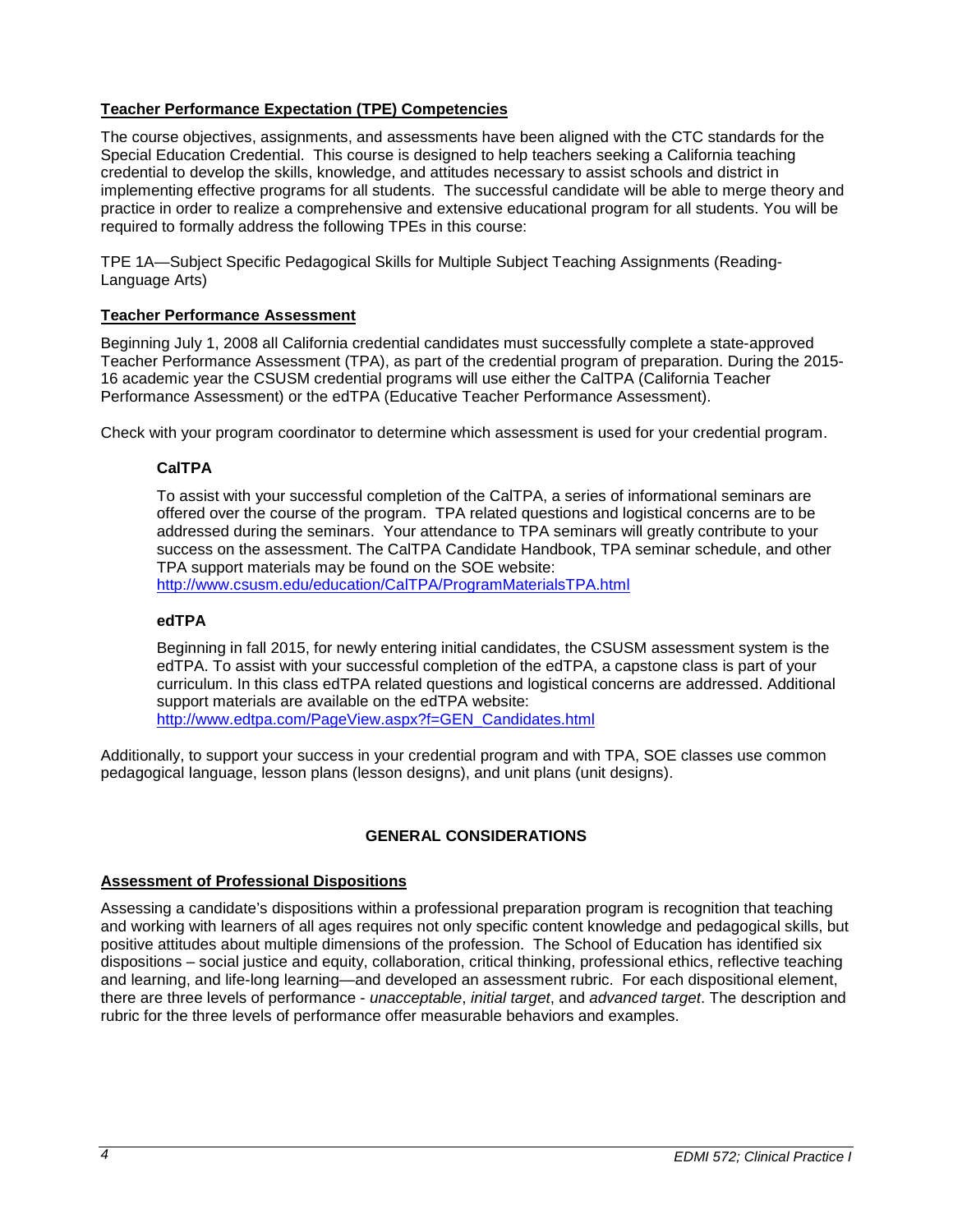The assessment is designed to provide candidates with ongoing feedback for their growth in professional dispositions and includes a self-assessment by the candidate. The dispositions and rubric are presented, explained and assessed in one or more designated courses in each program as well as in clinical practice. Based upon assessment feedback candidates will compose a reflection that becomes part of the candidate's Teaching Performance Expectation portfolio. Candidates are expected to meet the level of *initial target* during the program.

# <span id="page-4-0"></span>**School of Education Attendance Policy**

Due to the dynamic and interactive nature of courses in the School of Education, all candidates are expected to attend all classes and participate actively. At a minimum, candidates must attend more than 80% of class time, or s/he may not receive a passing grade for the course at the discretion of the instructor. Individual instructors may adopt more stringent attendance requirements. Should the candidate have extenuating circumstances, s/he should contact the instructor as soon as possible. *(Adopted by the COE Governance Community, December, 1997).*

**For Clinical Practice: All teacher candidates are expected to be present at their assigned school site as scheduled by program requirements and the specific school site calendar and teaching contract. Should the teacher candidate have extenuating circumstances, s/he should contact the university supervisor and cooperating teacher as soon as possible.** 

## <span id="page-4-1"></span>**CSUSM Academic Honesty Policy**

Students will be expected to adhere to standards of academic honesty and integrity, as outlined in the Student Academic Honesty Policy. All assignments must be original work, clear and error-free. All ideas/material that are borrowed from other sources must have appropriate references to the original sources. Any quoted material should give credit to the source and be punctuated accordingly.

Academic Honesty and Integrity: Students are responsible for honest completion and representation of their work. Your course catalog details the ethical standards and penalties for infractions. There will be zero tolerance for infractions. If you believe there has been an infraction by someone in the class, please bring it to the instructor's attention. The instructor reserves the right to discipline any student for academic dishonesty, in accordance with the general rules and regulations of the university. Disciplinary action may include the lowering of grades and/or the assignment of a failing grade for an exam, assignment, or the class as a whole.

Incidents of Academic Dishonesty will be reported to the Dean of Students. Sanctions at the University level may include suspension or expulsion from the University.

<span id="page-4-2"></span>Refer to the full Academic Honesty Policy at: [http://www.csusm.edu/policies/active/documents/Academic\\_Honesty\\_Policy.html](http://www.csusm.edu/policies/active/documents/Academic_Honesty_Policy.html)

## **Plagiarism**

As an educator, it is expected that each candidate (course participant) will do his/her own work, and contribute equally to group projects and processes. Plagiarism or cheating is unacceptable under any circumstances. If you are in doubt about whether your work is paraphrased or plagiarized see the Plagiarism Prevention for Students website [http://library.csusm.edu/plagiarism/index.html.](http://library.csusm.edu/plagiarism/index.html) If there are questions about academic honesty, please consult the University catalog.

## <span id="page-4-3"></span>**Students with Disabilities Requiring Reasonable Accommodations**

Students with disabilities who require reasonable accommodations must be approved for services by providing appropriate and recent documentation to the Office of Disabled Student Services (DSS). This office is located in Craven Hall 4300, and can be contacted by phone at (760) 750-4905, or TTY (760) 750- 4909. Students authorized by DSS to receive reasonable accommodations should meet with their instructor during office hours or, in order to ensure confidentiality, in a more private setting.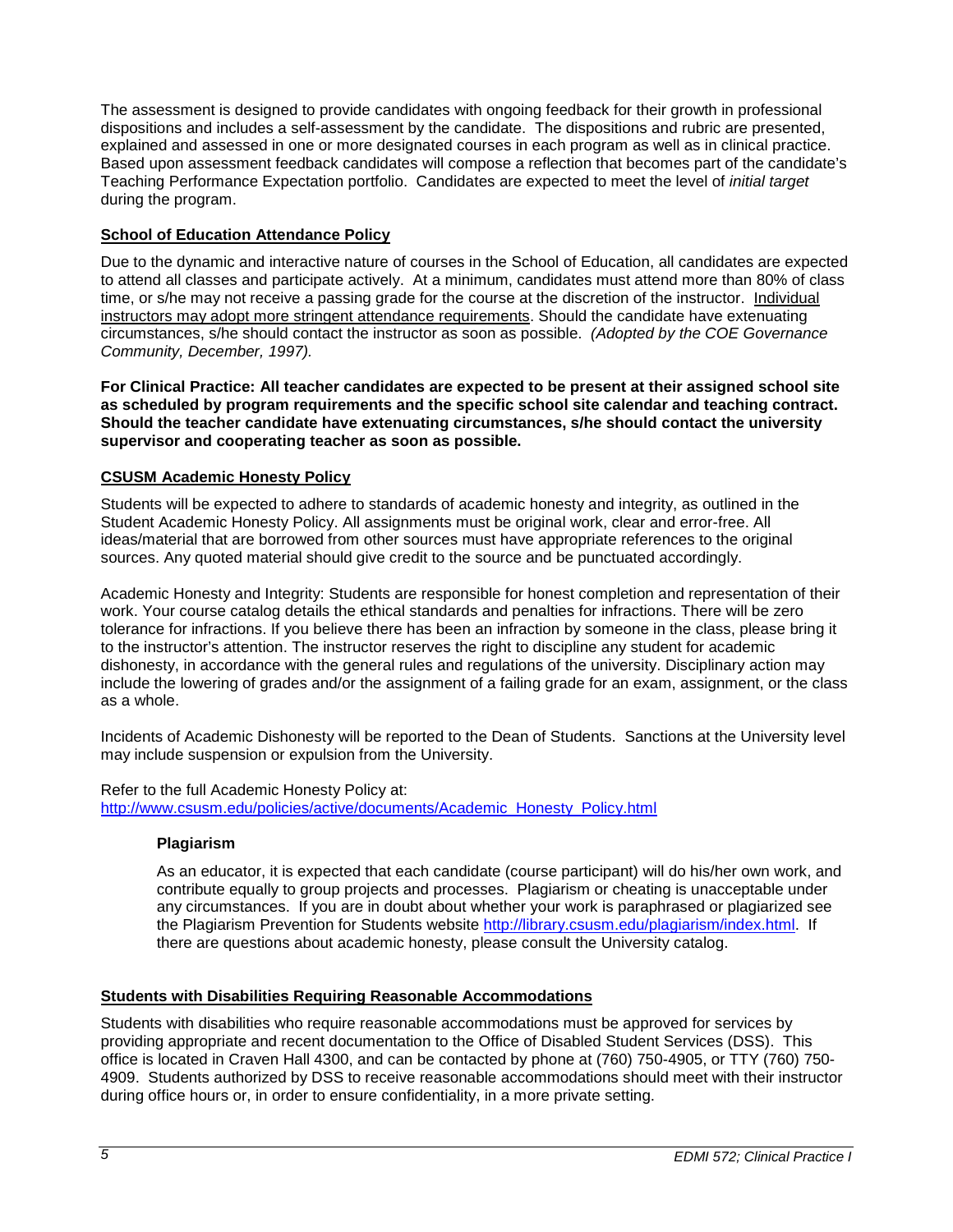# <span id="page-5-0"></span>**All University Writing Requirement**

Every course at the university must have a writing requirement of at least 2500 words. The requirement is met in this class through the signature assignments as described below.

## <span id="page-5-1"></span>**Use of Technology**

Candidates are expected to demonstrate competency in the use of various forms of technology (i.e. word processing, electronic mail, Moodle, use of the Internet, and/or multimedia presentations). Specific requirements for course assignments with regard to technology are at the discretion of the instructor. Keep a digital copy of all assignments for use in your teaching portfolio. All assignments will be submitted online, and some will be submitted in hard copy as well. Details will be given in class.

## <span id="page-5-2"></span>**Electronic Communication Protocol**

Electronic correspondence is a part of your professional interactions. If you need to contact the instructor, email is often the easiest way to do so. It is my intention to respond to all received e-mails in a timely manner. Please be reminded that e-mail and on-line discussions are a very specific form of communication, with their own nuances and etiquette. For instance, electronic messages sent in all upper case (or lower case) letters, major typos, or slang, often communicate more than the sender originally intended. With that said, please be mindful of all e-mail and on-line discussion messages you send to your colleagues, to faculty members in the School of Education, or to persons within the greater educational community. All electronic messages should be crafted with professionalism and care.

Things to consider:

- Would I say in person what this electronic message specifically says?
- How could this message be misconstrued?
- Does this message represent my highest self?
- Am I sending this electronic message to avoid a face-to-face conversation?

In addition, if there is ever a concern with an electronic message sent to you, please talk with the author in person in order to correct any confusion.

## **GRADING STANDARDS**

# <span id="page-5-4"></span><span id="page-5-3"></span>**Credit/No Credit**

The cooperating teacher and teacher candidate complete the *TPE Assessment Form* and send it to the university supervisor in advance of the exit conference. The university supervisor also completes the *Clinical Practice Summary* form. These documents serve as official verification of successful completion of Clinical Practice and are required for the University to be able to recommend a candidate for a credential at the end of the program.

1. A grade of CREDIT (CR) or NO CREDIT (NC) will be assigned for Clinical Practice experiences by the University supervisor. If a teacher candidate has not successfully met the *Teacher Performance Expectations* for the Middle Level Education program ("approaching" in CPI, "meets" in CPII) and/or has not met the *professional dispositions* at an appropriate level ("approaching" in CPI, "meets" in CPII), the candidate may be required to extend or repeat the experience. This information will be provided through a Statement of Concern in advance of the exit conference.

2. If a teacher candidate does not meet the requirements addressed in the Statement of Concern, a grade of NO CREDIT may be given. Granting of an additional opportunity for clinical practice will be made based on the circumstances under which the original NO CREDIT was given.

3. Should a second clinical practice experience be recommended, the Candidate must re-register for the clinical practice course prior to the new placement being made.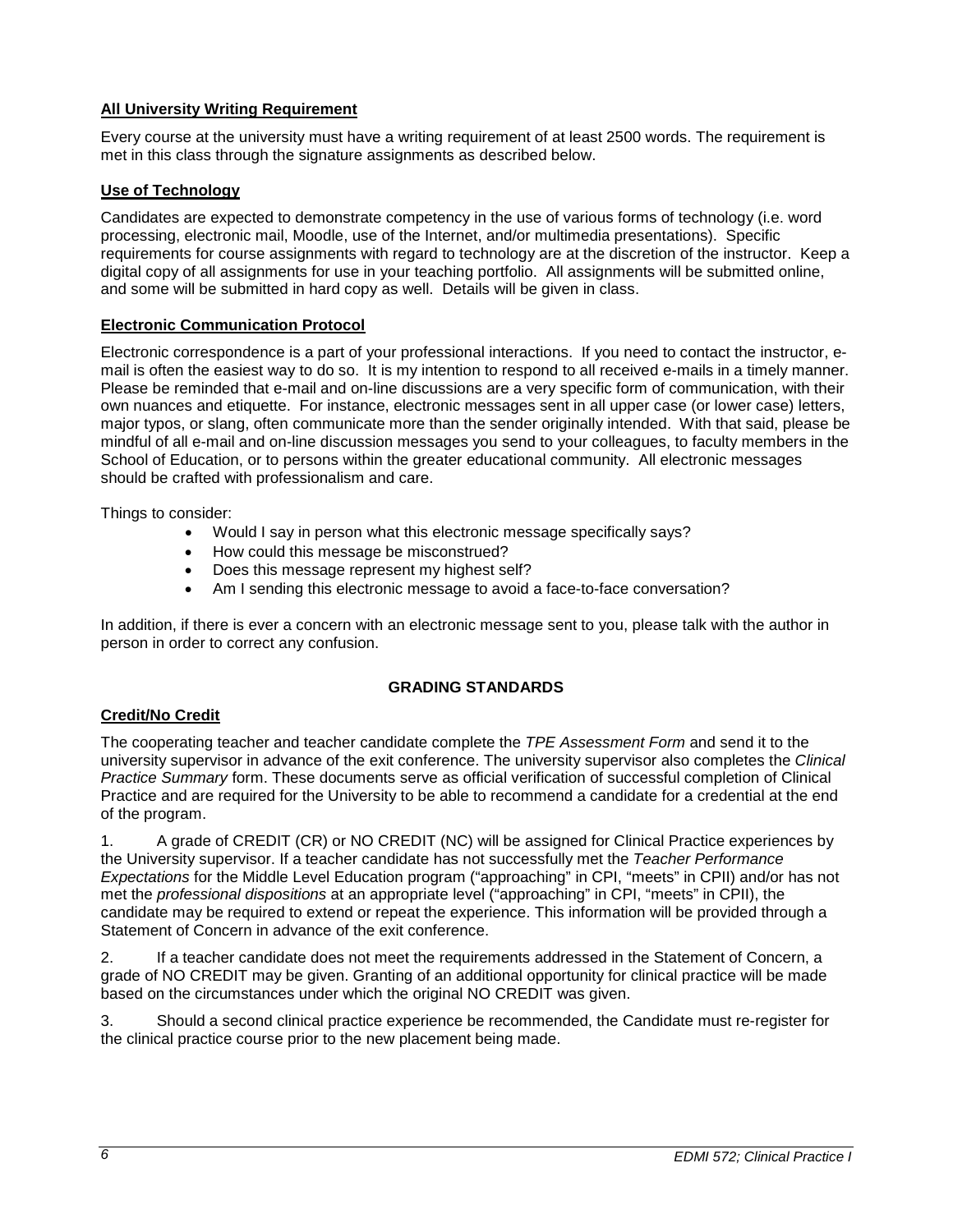## <span id="page-6-0"></span>**Conditions for Removal from School Site**

A candidate will be removed from the school site and a Statement of Concern documenting the situation will be written immediately if a candidate:

- 1. Endangers students or others;
- 2. Violates recognized codes of conduct, e.g. CSUSM Student Code of Conduct, CSUSM Academic Honesty Policy NEA Code of Ethics, CA Education Code Section 44932; and/or
- 3. Is dismissed from the classroom or school site by the cooperating professional or site or district administrator. (see Statement of Concern- Guidelines www.csusm.edu/education/ClinicalPractice/HandbookMS.html)

## **CLINICAL PRACTICE REQUIREMENTS**

### <span id="page-6-2"></span><span id="page-6-1"></span>**Teacher Candidate Responsibilities:**

- 1. Observe classes and assist in routine tasks and responsibilities. Observe the contract hours scheduled by your site.
- 2. Be on site all day every day from October 26 through December 18. Call the cooperating teacher and on-site liaison in case of absence. Observe the contract hours and holiday breaks scheduled by your school site.
- 3. Week 1:
	- a. Begin teaching half days, following the lesson plans devised by the cooperating teacher.
	- b. Assist the cooperating teacher in the remaining classes.
	- c. By the end of the week, create a calendar of your curriculum/instruction plan with your cooperating teacher. Take into account the time that your students will be engaged in preparation for and administration of district/state testing. Clarify your teaching responsibilities during testing time. Give a copy of the schedule to your on-site liaison and university supervisor.
- 4. Week 2:
	- a. Continue teaching your half-day classes, writing your own lesson plans that are approved by your cooperating teacher. Use the CSUSM Middle Level lesson-planning template.
	- b. In addition, work with your cooperating teacher to take over teaching responsibilities in the remaining half-day of classes. With assistance, write lesson plans for the remaining classes. Your cooperating teacher may assist you in conducting instruction in those classes.
- 5. Week 3:
	- a. Take over teaching responsibilities for full days of teaching. Your cooperating teacher may assist you in conducting instruction in some classes.
	- b. Write your own lesson plans. Submit a complete lesson plan to the cooperating teacher and on-site liaison at least two days prior to teaching a lesson. Be sure to note any last minute revisions on your plan. Also include lesson plans in your TPE portfolio that demonstrate mastery of those TPEs.
	- c. Confer regularly with the cooperating teacher and on-site liaison.
- 6. Remaining weeks:
	- a. Continue your responsibilities for all classes and continue teaching through December 18.
	- b. Submit a complete lesson plan to the cooperating teacher and on-site liaison at least two days prior to teaching a lesson. Be sure to note any last minute revisions on your plan. Also put lesson plans in your TPE notebook, where appropriate.
	- c. Confer regularly with the cooperating teacher and on-site liaison.
- 7. Attend end–of–semester exit conference (during the week of December 14) with the cooperating teacher, on–site liaison, and university supervisor. Bring your typed responses to the Teaching Performance Expectations Summary to the exit conference and email your summary of your clinical practice experience to your university supervisor prior to the conference.
- 8. Attend all team, department, and faculty meetings, and other professional responsibilities. Engage in professional opportunities (e.g. extra-curricular duties, school events) as they arise. Attend seminars with the on–site liaison once full-time student teaching begins.